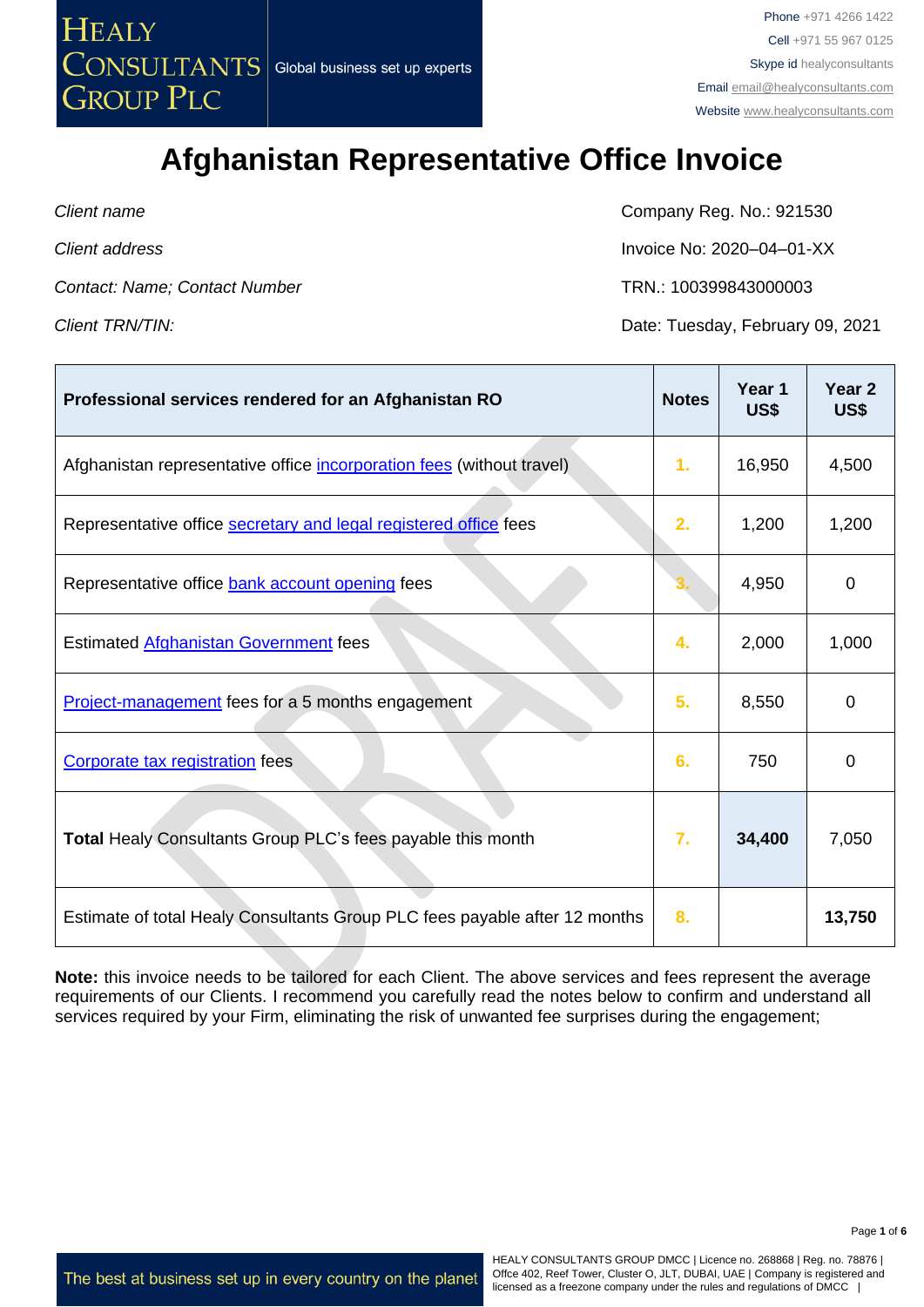

### *Notes to invoice above*

**1.** Healy Consultants Group PLC's fees to efficiently and effectively complete Afghanistan RO registration within [12 weeks](https://www.healyconsultants.com/afghanistan-company-registration/fees-timelines/#timelines) by **i)** choosing the optimum regulatory license for our Client's business activities, **ii)** reserving a company name with the [Ministry of Industry and Commerce](https://moci.gov.af/) (MOIC); **iii)** settling our accountant and lawyer fees and **iv)** preparing a high quality company incorporation application for [MOIC;](https://moci.gov.af/)

All [engagement fees](http://www.healyconsultants.com/company-registration-fees/) (click link) are agreed and paid up front and agree to the fees published on our country web pages. Consequently, there are no hidden fees, surprises or ambushes throughout the engagement. All engagement deadlines are agreed up front in the form of a [detailed project plan,](http://www.healyconsultants.com/index-important-links/example-project-plan/) mapping out [deliverables](http://www.healyconsultants.com/deliverables-to-our-clients/) by week throughout the engagement term;



Every week during the engagement, Healy Consultants Group PLC will email our Client a detailed status [update.](http://www.healyconsultants.com/index-important-links/weekly-engagement-status-email/) Our Client is immediately informed of engagement problems together with solutions. Your dedicated engagement manager is reachable by phone, sms, Skype, [WhatsApp,](https://www.whatsapp.com/) live chat, [Viber](http://www.viber.com/en/) and email and will communicate in your preferred language;

**2.** In accordance with the [Corporations and Limited Liability Companies Law,](https://afghaneconomics.com/law/1/Corporation%20and%20Limited%20Liability%20Law.pdf) each Afghanistan representative office must appoint a company secretary, who may be a natural person or a body corporate, but the company secretary must be resident in the country. Healy Consultants Group PLC will be the legal Afghanistan Company Secretary and our annual responsibilities include **i)** preparing and filing the legal annual return **ii)** securely maintaining representative office records; **iii)** liaising with the government on our Client's behalf; **iv)** legal filing of changes of representative office structure; and **v)** reminding our Client of statutory deadlines;

In accordance with the [Corporations and Limited Liability Companies Law,](https://afghaneconomics.com/law/1/Corporation%20and%20Limited%20Liability%20Law.pdf) each Afghanistan representative office shall as from the date of its incorporation have a legal registered office in the country, to which all official Government communications and notices may be addressed. To comply with this statutory requirement, Healy Consultants Group PLC's Afghanistan business office will be the registered office address for your representative office. Thereafter, this address will be used to receive government correspondence including **i)** tax letters; **ii)** notice of the legal annual return; and **iii)** all government communications. Most of our Clients wish to place [Healy Consultants Group PLC's office address](http://www.healyconsultants.com/corporate-outsourcing-services/company-secretary-and-legal-registered-office/) on invoices, contracts, websites and business cards

**3.** Healy Consultants Group PLC will secure multi-currency corporate bank account numbers for our Client's Afghanistan representative office. It will take on average *two months* to secure corporate bank account numbers from the moment a complete quality corporate bank account opening application is submitted to the banks. In most cases, we can secure corporate bank account numbers without our Client's travel to the bank's branch. When travel is unavoidable, we will refund US\$950.

This is the most challenging part of the engagement. Consequently, we apply our *guaranteed bank* [account approval or your money back](https://www.healyconsultants.com/corporate-banking-services/guaranteed-corporate-bank-account-approvals/) policy. To maximize the probability of successful multi-currency corporate bank account approvals Healy Consultants Group PLC will:

- prepare a quality business plan, including expected inflow and outflow of funds for the first 12 months.
- ✓ contact multiple banks to secure their written confirmation, welcoming a formal application from our Client's business.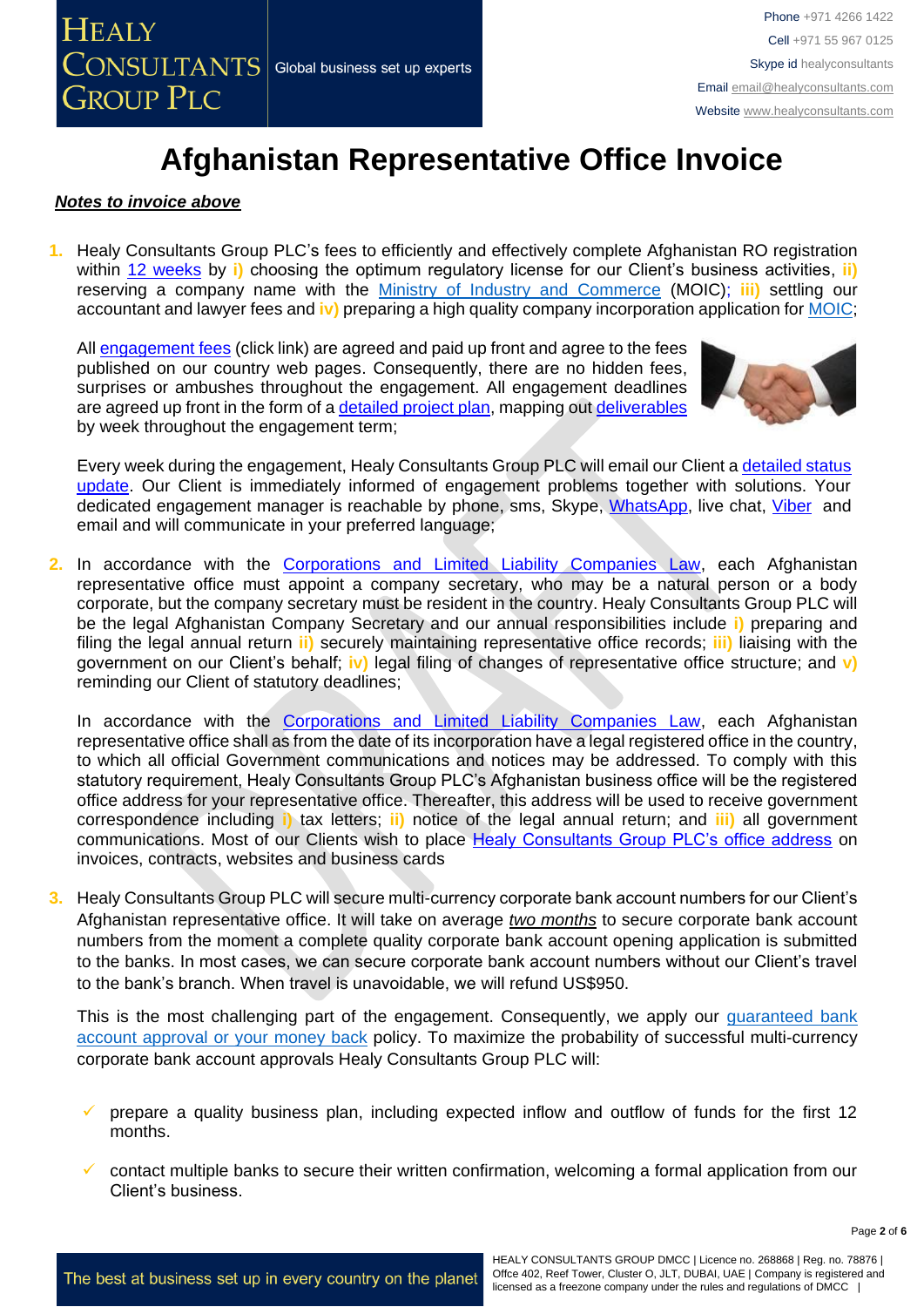

negotiate and aggressively follow up with the bank relationship managers to ensure a timely corporate bank account approval.

To minimize engagement surprises and align all parties' expectations, I recommend you read [this web](https://www.healyconsultants.com/multi-currency-corporate-bank-account/)  [page,](https://www.healyconsultants.com/multi-currency-corporate-bank-account/) specially the due diligence documentation section;

All banking charges, certification and translation and other third-party fees incurred during the corporate bank account opening process are to be borne by our Client, never by the nominees. These additional fees are to be payable in advance of any disbursement.

- **4.** This fee is an estimate of government costs payable during your Firm's engagement. All government fee payments will be supported by original receipts and invoices. Examples of government costs include: **i)** filing the incorporation documents with the Registrar of Companies at [Central Business Registry](http://www.acbr.gov.af/laws.html) and **ii)**  the **MOIC** fee for filing the annual return in subsequent years. While Healy Consultants Group PLC has made every effort to ensure the accuracy of these fees, any excess will be borne by our Client. Following engagement completion, Healy Consultants Group PLC will refund any excess of funds received over actual Government costs paid;
- **5.** Healy Consultants Group PLC's project management fees relate to time and resources dedicated to:
	- **a.** thoroughly research and plan Afghanistan representative office set up for our Client;
	- **b.** devising strategies to **i)** minimise the total engagement period and **ii)** complete the engagement without our Client travelling
	- **c.** agreeing the optimum corporate structure with our Client;
	- **d.** submitting a high-quality representative office establishment application to the [Ministry of Industry](https://moci.gov.af/)  [and Commerce](https://moci.gov.af/) (MOIC);
	- **e.** collating and supervising the legalisation and attestation and translation of Client documents;
	- **f.** weekly detailed engagement [status updates](http://www.healyconsultants.com/index-important-links/weekly-engagement-status-email/) to our Client and weekly conference calls;
	- **g.** payment of retainer fees to multiple local lawyers and accountants;
	- **h.** ensuring our Client complies with local regulations and legally owns and controls the new entity;
	- **i.** ascertain the specific accounting, tax, legal and compliance considerations;
	- **j.** finding solutions to [challenges that occur](http://www.healyconsultants.com/engagement-project-management/) throughout the engagement;
	- **k.** determining the local and international tax obligations of the new entity, including payroll taxes, withholding tax and sales taxes.
- **6.** In accordance with Afghan taxation laws, each Afghan representative office must register for corporate tax with the [Afghanistan Revenue Department;](http://ard.gov.af/#home)

Page **3** of **6**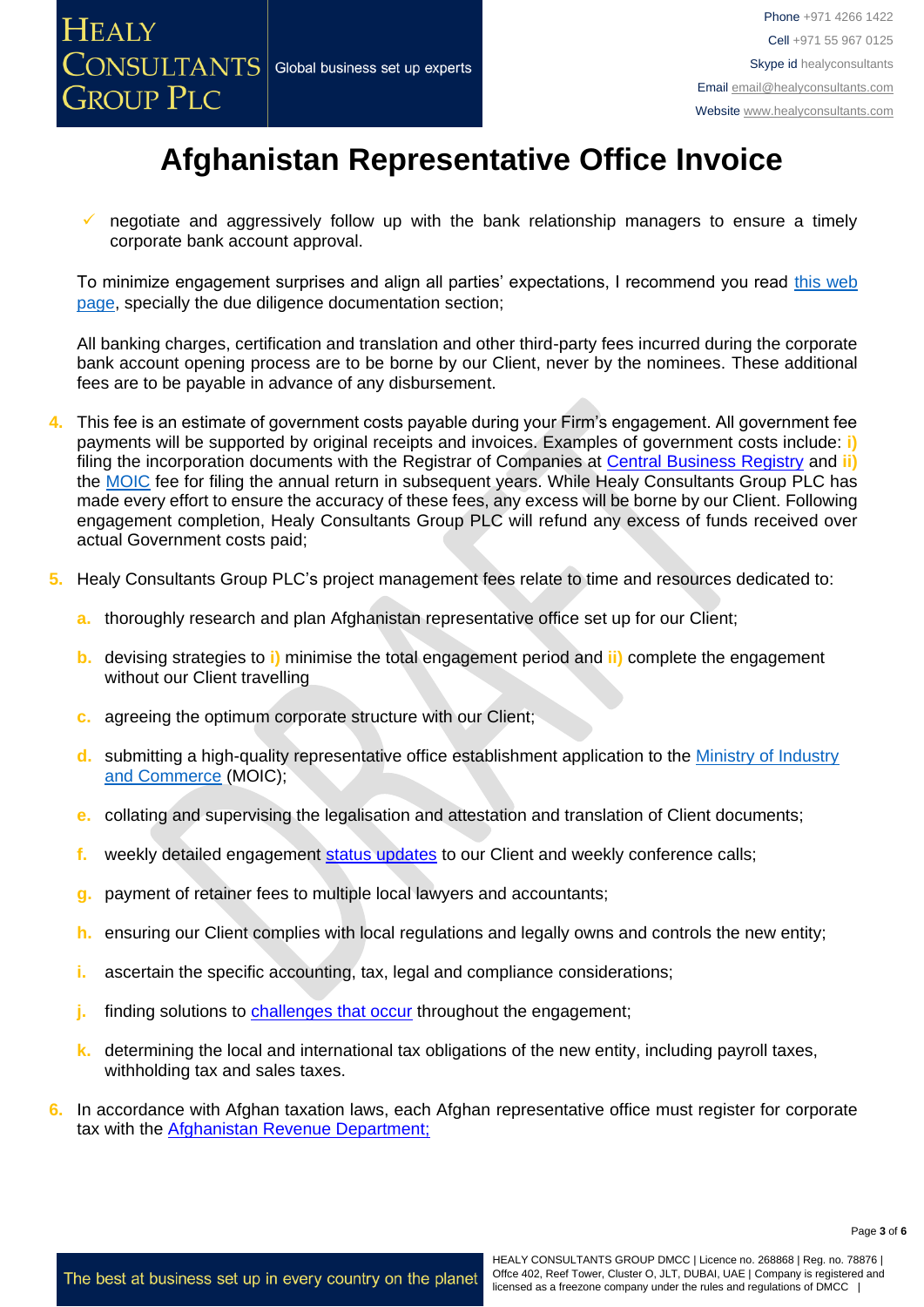- **7.** All fees quoted in this invoice correspond to fees quoted on Healy Consultants Group PLC's [business](http://www.healyconsultants.com/company-registration-fees/)  [website.](http://www.healyconsultants.com/company-registration-fees/) Please review this invoice carefully to identify errors. During the rush of the business day, it is possible Healy Consultants Group PLC inadvertently made fee calculation errors, typing errors or omitted services. In the unfortunate event you identify invoice errors, please revert to me directly re the same. I apologize in advance if I or my staff made invoice errors;
- **8.** Assuming our Clients re-engage Healy Consultants Group PLC in year 2, this fee is an estimate of the fees payable next year, 12 months after the date of company registration;
- **9.** It is compulsory for every Afghanistan representative office to appoint a legal representative. To minimize complexity, Healy Consultants Group PLC recommends our Client appoint one staff member already available to move in Afghanistan. If our Client is uncomfortable with this strategy, Healy Consultants Group PLC will supply a professional, passive nominee Legal Representative for an annual fee US\$3,800 per nominee;
- **10.** In accordance with the [Corporations and Limited Liability Companies Law](https://afghaneconomics.com/law/1/Corporation%20and%20Limited%20Liability%20Law.pdf) there is no minimum capital required for an Afghanistan representative office;
- **11.** Depending on our Client's business and nationality, the Afghanistan Government may require a special regulatory license to carry on your business in the country. Healy Consultants Group PLC will assist our Client secure license approval. However, the Government enjoys ultimate power of approval of company registrations and business licenses;
- **12.** If our Client and Healy Consultants Group PLC properly plan this engagement, our Clients will *not* have to travel during this engagement. Healy Consultants Group PLC will efficiently and effectively and aggressively complete representative office registration and bank account opening in a timely manner without our Client's presence. Instead, our Client will need to **i)** sign and get documents legalized in the embassy in their country of origin and **ii)** courier the originals to Healy Consultants Group PLC office;



- **13.** If required, Healy Consultants Group PLC will be pleased to assist our Client secure [employee visa](https://www.healyconsultants.com/corporate-advisory-services/migration/) approvals. Our fee is US\$4,950 for the first employee, US\$3,950 for the second employee, US\$2,950 per employee thereafter. Our employee visa fee includes preparation of a quality visa application and submitting to the correct Government immigration officers. The Government enjoys ultimate power of approval of visa applications. Consequently, guaranteed success is outside of Healy Consultants Group PLC's control. What is inside our control is the preparation and submission of a high-quality immigration visa application that maximizes the likelihood of visa approval;
- **14.** The fees quoted in this invoice are a prediction of the fees required to efficiently and effectively complete this engagement in a timely manner. If during the engagement Healy Consultants Group PLC realizes that the project is more complex than anticipated, requiring a large additional investment of time, my Firm will revert to request additional fees. If Healy Consultants Group PLC completes the engagement faster and more easily than expected, Healy Consultants Group PLC is happy to refund some fees to our Client;
- **15.** It is important our Clients are aware of their personal and corporate tax obligations in their country of residence and domicile; and they will fulfill those obligations annually. Let us know if you need Healy Consultants Group PLC help to clarify your local and international annual tax reporting obligations;
- **16.** During the engagement UBO, parent company and directors' documents may need to be translated into the local language; before the Government and Bank approves company registration and representative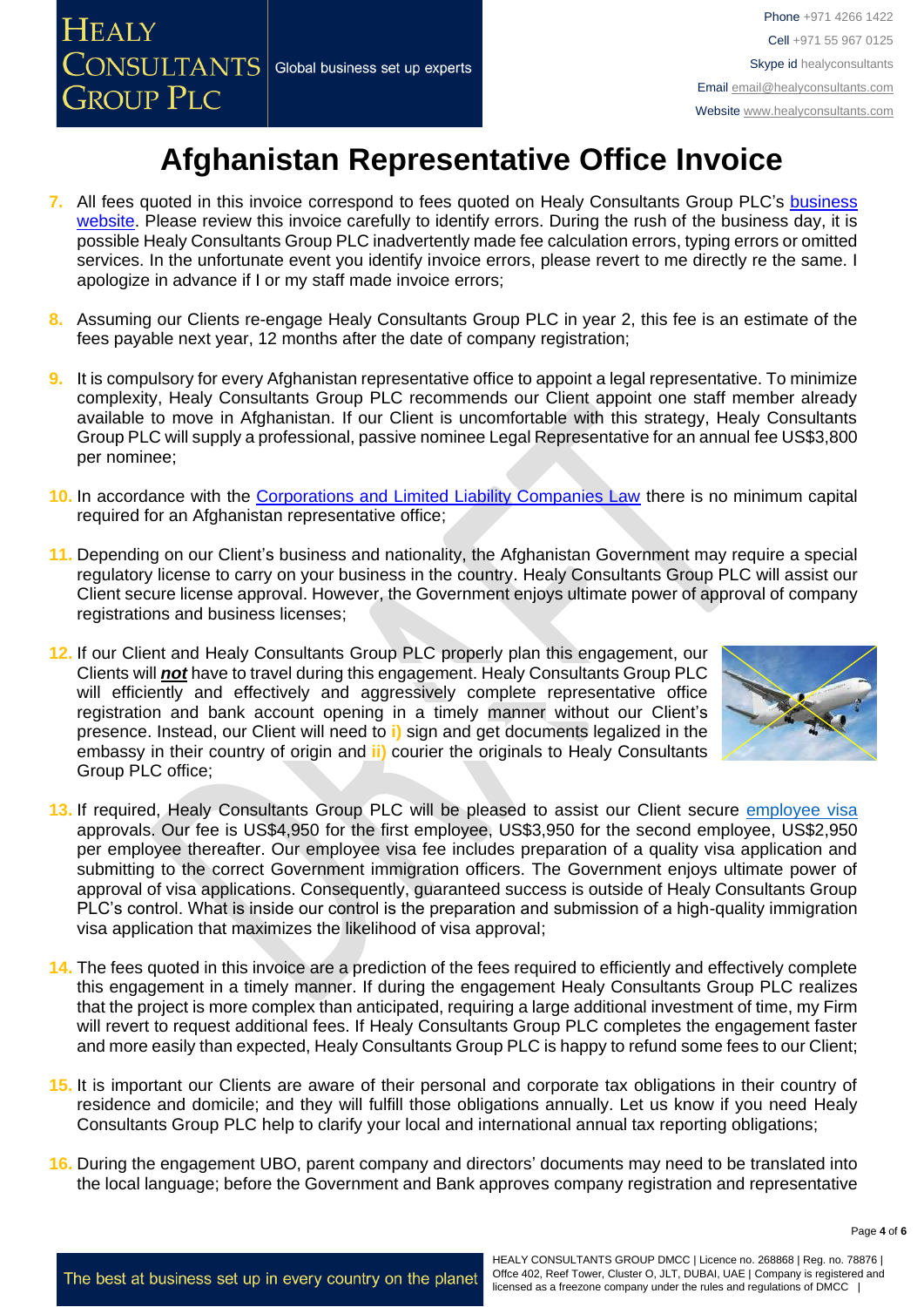office bank account opening respectively. Consequently, our Client should budget for possible additional translation and embassy attestation fees. Either our Client or Healy Consultants Group PLC can complete this administrative task;

As always, Healy Consultants Group PLC will negotiate with all third parties to eliminate or reduce additional engagement costs. For transparency purposes, all third-party fee payments will be supported by original receipts and invoices. Examples of possible third-party payments include **i)** embassy fees **ii)** notary public costs **iii)** official translator fees;

- **17.** Some of our Clients engage Healy Consultants Group PLC to [recruit](http://www.healyconsultants.com/corporate-outsourcing-services/how-we-help-our-clients-recruit-quality-employees/) local employees. We have a lot of experience in this area and we are quite skilled at securing quality candidates for our Clients;
- **18.** Some of our Clients request Healy Consultants Group PLC to provide temporary shared [office space](http://www.healyconsultants.com/virtual-office/) for 6 months until their preferred business premises is found. If your Firm requires this service, our one-time fee is US\$950. Monthly rental thereafter is paid directly to the landlord, independently of Healy Consultants Group PLC;
- **19.** Some of our Clients require an [immediate Afghanistan](http://www.healyconsultants.com/turnkey-solutions/) solution. With this strategy, if available, within 4 weeks Healy Consultants Group PLC can supply our Client **i)** an existing dormant Afghanistan company number and **ii)** an already approved Afghanistan representative office bank account number and **iii)** a business address. Turnkey solutions are attractive to those entrepreneurs who wish to immediately close a country deal, sign a contract or invoice a customer;
- **20.** As stipulated on our [business website](http://www.healyconsultants.com/) and in section 3 of our engagement letter, Healy Consultants Group PLC will only commence the engagement following **i)** settlement of our fees and **ii)** completion and signing of our legal engagement letter;
- 21. Healy Consultants Group PLC will only register your representative office after 75% of due diligence [documentation](http://www.healyconsultants.com/due-diligence/) is received by email. Healy Consultants Group PLC will only open a representative office bank account after 100% of the Client's original due diligence documentation is received by courier;
- **22.** During the annual renewal engagement with our Client, our in-house [Legal and Compliance Department](http://www.healyconsultants.com/about-us/key-personnel/cai-xin-profile/) reviews the quality and completeness of our Client file. Consequently, Healy Consultants Group PLC may revert to our Client to ask for more up to date [due diligence documentation;](http://www.healyconsultants.com/due-diligence/)
- **23.** Engage Healy Consultants Group PLC to [project manage](http://www.healyconsultants.com/project-manage-engagements/) business set up in every country on the planet. We are the best in the [world](http://www.healyconsultants.com/best-in-the-world/) at what we do, timely completing the  $A$  to  $Z$  of every country engagement
- 24. Some of our Clients prefer to pay Healy Consultants Group PLC fees by [instalments \(click link\);](http://www.healyconsultants.com/payment-by-instalments/)
- **25.** To assist our Clients to minimize foreign exchange costs, we offer the payment in SG\$, Euro, Pounds or US\$. Kindly let me know in which currency your Firm prefers to settle our fees and I will send an updated invoice, thank you.